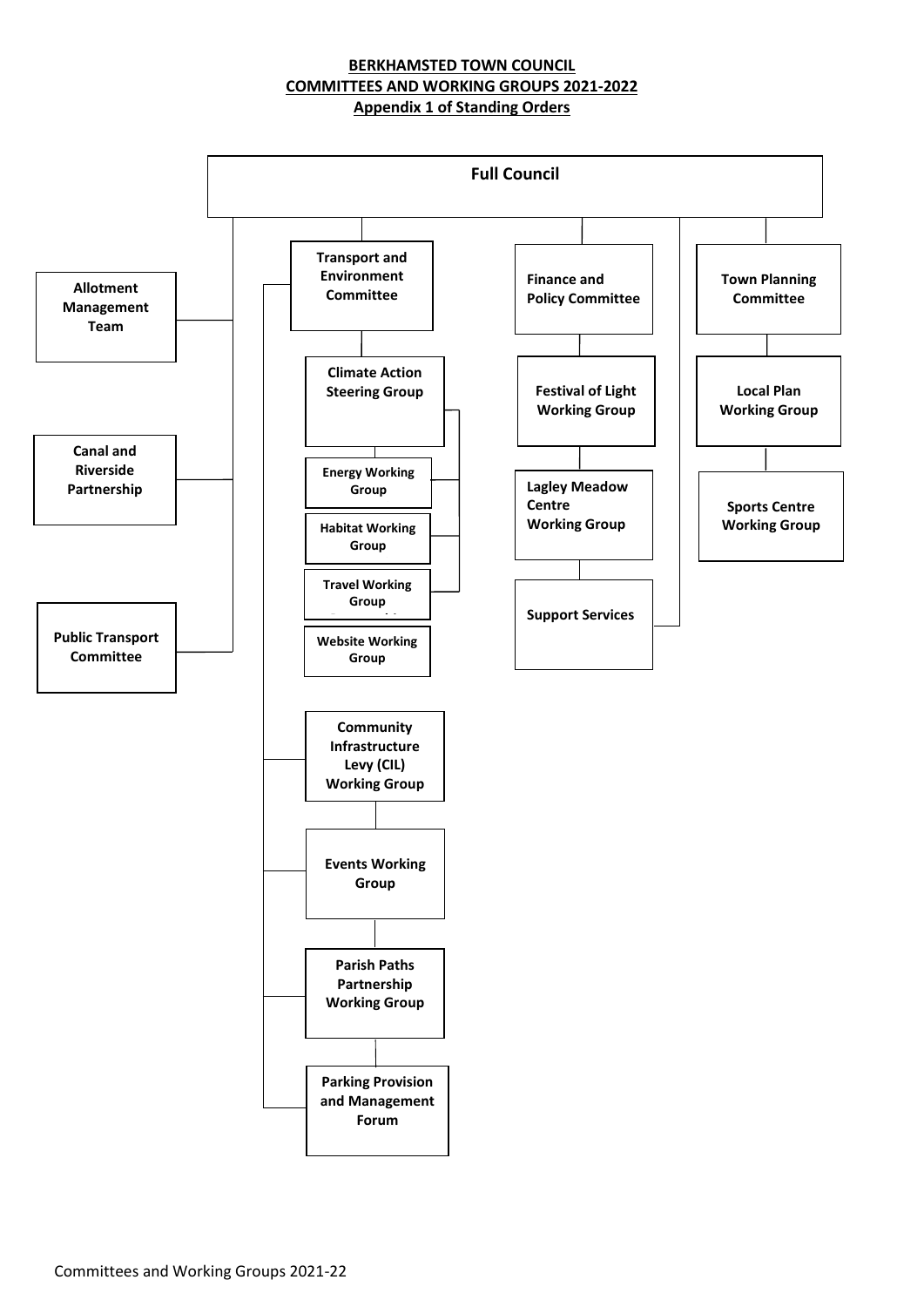#### **FINANCE & POLICY COMMITTEE**:

Councillors: R Freedman G Stevens N Woolner P White N Taylor J Jones P de Hoest Substitutes: A Peeler

S Claughton T Porter

#### **TOWN PLANNING COMMITTEE**:

- Councillors: P White G Stevens G Corry P Fisher A Armytage J Jones P de Hoest
- Substitutes: R Freedman M Hardinge N Woolner

#### **TRANSPORT & ENVIRONMENT COMMITTEE:**

- Councillors: W Conian S Claughton N Taylor P Fisher A Peeler T Porter M Hardinge
- Substitutes: R Freedman N Woolner

#### **ALLOTMENT MANAGEMENT TEAM: Reports to Full Council**

Councillors: G Stevens (Chair) P de Hoest N Woolner

+ Allotment Representatives

Committees and Working Groups 2021-22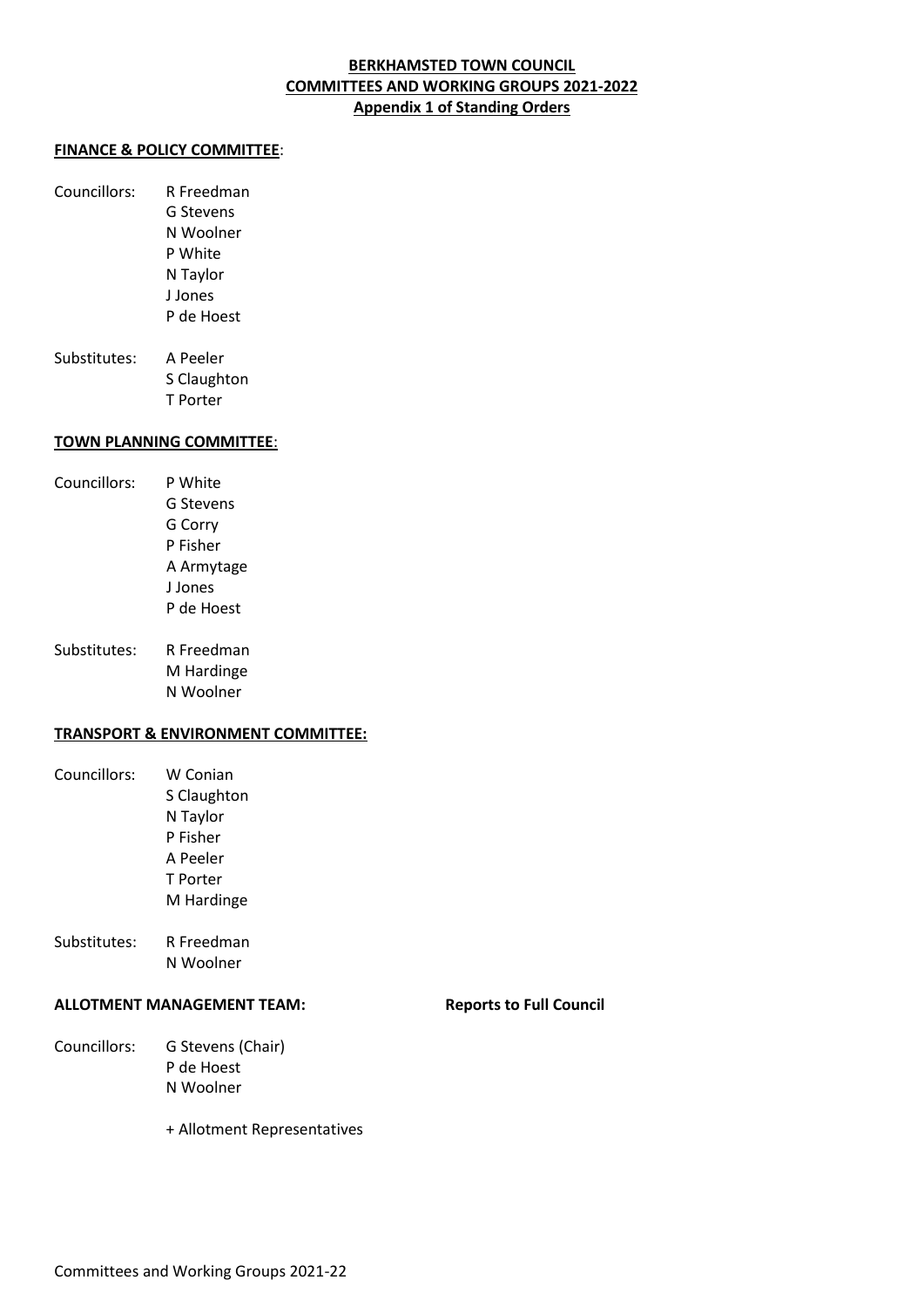| <b>CLIMATE ACTION STEERING GROUP</b>      |                                                                                                                                                  |                                                                  | <b>Reports to T &amp; E</b>                              |  |
|-------------------------------------------|--------------------------------------------------------------------------------------------------------------------------------------------------|------------------------------------------------------------------|----------------------------------------------------------|--|
| Councillors:                              | W Conian<br>N Taylor<br>R Freedman<br>P Fisher<br>M Hardinge<br>P de Hoest<br>N Woolner<br>G Stevens<br>P White<br>T Porter<br>+ Representatives |                                                                  |                                                          |  |
|                                           | <b>ENERGY WORKING GROUP</b>                                                                                                                      |                                                                  | <b>Reports to T &amp; E (via Climate Steering Group)</b> |  |
|                                           | Councillors:                                                                                                                                     | P de Hoest (Lead)<br>R Freedman<br>P Fisher<br>+ Representatives |                                                          |  |
|                                           | <b>TRAVEL WORKING GROUP</b>                                                                                                                      |                                                                  | <b>Reports to T &amp; E (via Climate Steering Group)</b> |  |
|                                           | Councillors:                                                                                                                                     | P White (Lead)<br>N Taylor<br>N Woolner                          |                                                          |  |
|                                           |                                                                                                                                                  | + Representatives                                                |                                                          |  |
|                                           | <b>HABITAT WORKING GROUP</b>                                                                                                                     |                                                                  | <b>Reports to T &amp; E (via Climate Steering Group)</b> |  |
|                                           | Councillors:                                                                                                                                     | M Hardinge<br>S Claughton<br>T Porter<br>+ Representatives       |                                                          |  |
|                                           | <b>CLIMATE ACTION: WEBSITE TEAM</b>                                                                                                              |                                                                  | <b>Reports to T &amp; E (via Climate Steering Group)</b> |  |
|                                           | Councillors:                                                                                                                                     | P de Hoest<br>W Conian<br>N Taylor                               |                                                          |  |
|                                           |                                                                                                                                                  | + Representatives                                                |                                                          |  |
| <b>CANAL &amp; RIVERSIDE PARTNERSHIP:</b> |                                                                                                                                                  |                                                                  | <b>Reports to Full Council</b>                           |  |
| Councillors:                              | R Freedman<br>G Stevens                                                                                                                          |                                                                  |                                                          |  |
|                                           | + Representatives                                                                                                                                |                                                                  |                                                          |  |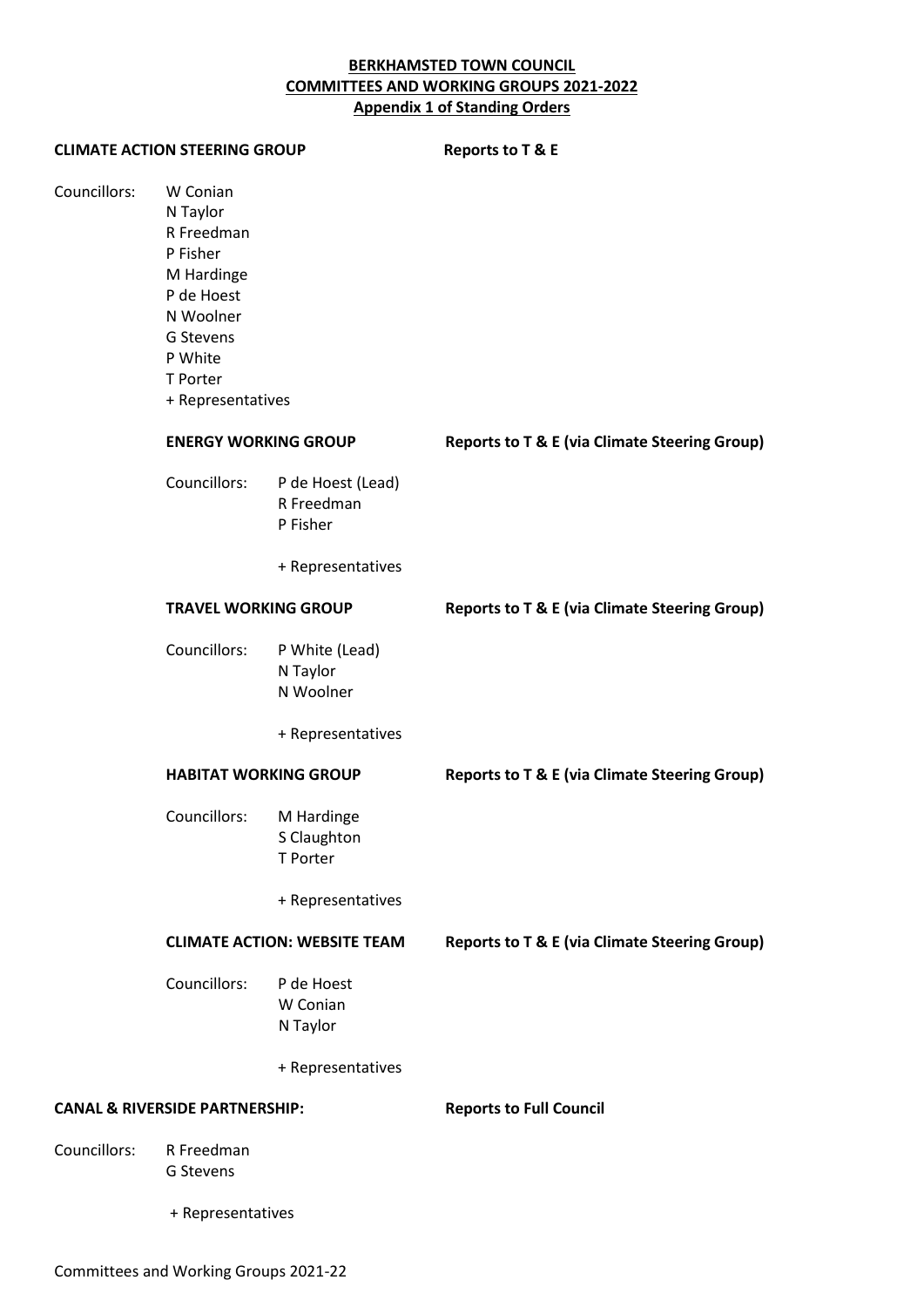| <b>LEVY WORKING GROUP</b>                                         | <b>COMMUNITY INFRASTRUCTURE</b>                                                    | Reports to T & E            |
|-------------------------------------------------------------------|------------------------------------------------------------------------------------|-----------------------------|
| Councillors:                                                      | W Conian<br>N Taylor<br>P White<br>G Stevens<br>A Armytage<br>+ Representatives    |                             |
|                                                                   | <b>EVENTS COMMITTEE WORKING GROUP:</b>                                             | Reports to T & E            |
| Councillors:                                                      | To be decided as required                                                          |                             |
| <b>FESTIVAL OF LIGHT COMMITTEE</b>                                |                                                                                    | Reports to F & P            |
| Councillors:                                                      | M Hardinge<br><b>G Stevens</b>                                                     |                             |
|                                                                   | + Representatives                                                                  |                             |
| LAGELY MEADOW YOUTH AND COMMUNITY<br><b>CENTRE SUB-COMMITTEE:</b> |                                                                                    | Reports to F & P            |
| Councillors:                                                      | M Hardinge<br>G Stevens<br>N Woolner<br>+ Representatives                          |                             |
| <b>LOCAL PLAN WORKING GROUP</b>                                   |                                                                                    | <b>Reports to TP</b>        |
| Councillors:                                                      | A Armytage<br>M Hardinge<br>G Stevens<br>N Taylor<br>+Representatives              |                             |
| PARKING PROVISION AND MANAGEMENT FORUM                            |                                                                                    | <b>Reports to T &amp; E</b> |
| Councillors:                                                      | G Stevens<br>W Conian<br>S Claughton<br>J Jones<br>P de Hoest<br>+ Representatives |                             |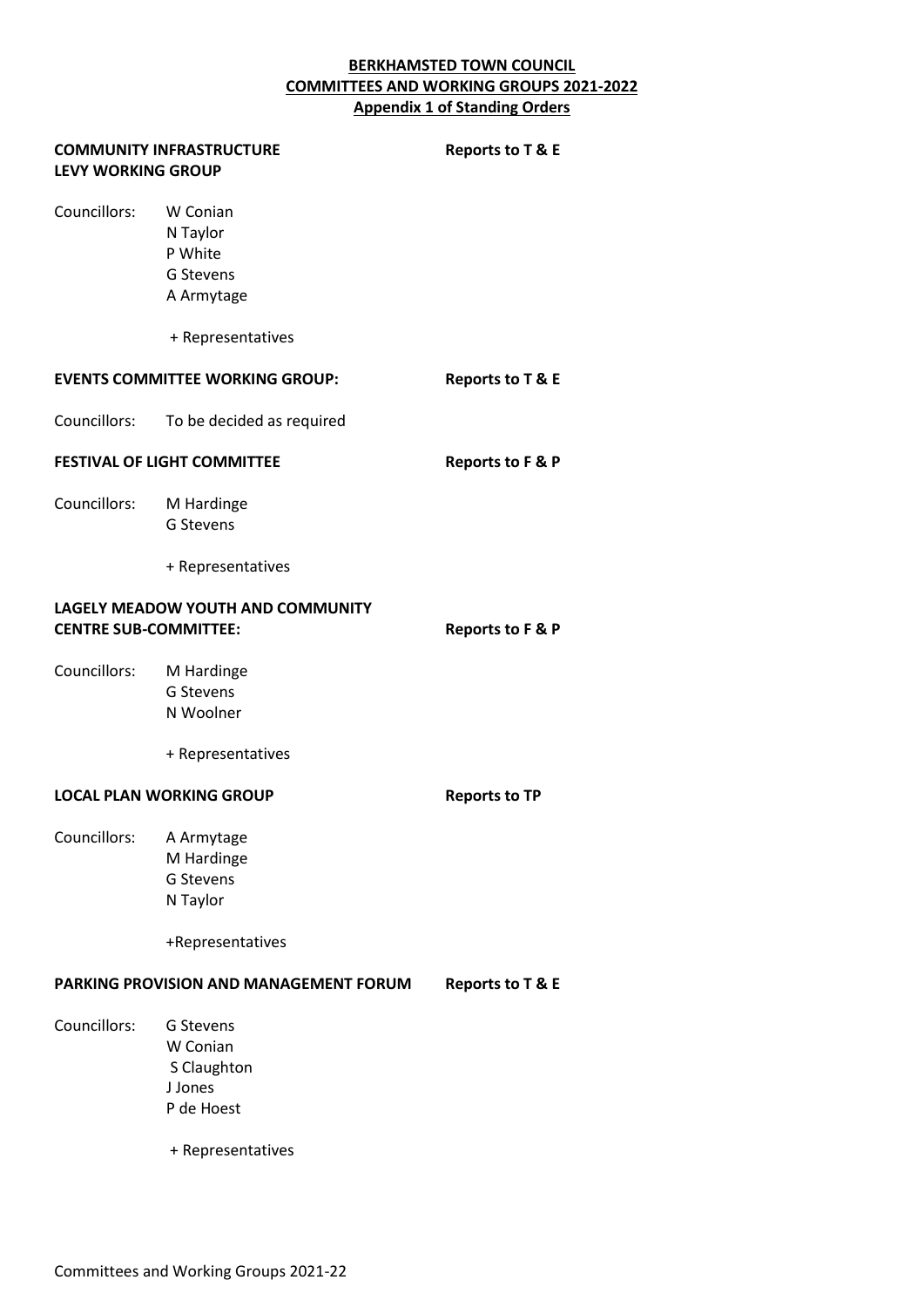| <b>PARISH PATHS PARTNERSHIP:</b>   | Reports to T & E                                                                   |                      |
|------------------------------------|------------------------------------------------------------------------------------|----------------------|
| Councillors:                       | G Stevens<br>N Woolner                                                             |                      |
|                                    | + Representatives                                                                  |                      |
| <b>SPORTS CENTRE WORKING GROUP</b> |                                                                                    | <b>Reports to TP</b> |
| Councillors:                       | A Armytage<br>P de Hoest<br>G Stevens<br>P White<br>N Woolner<br>+ Representatives |                      |
| <b>SUPPORT SERVICES:</b>           |                                                                                    | Reports to F & P     |
| Councillors:                       | A Armytage<br>W Conian<br>P de Hoest<br>G Stevens<br>N Taylor                      |                      |

# **PUBLIC TRANSPORT COMMITTEE** Reports to Full Council

Councillors: S Claughton (Chair) G Stevens N Taylor P White W Conian P de Hoest